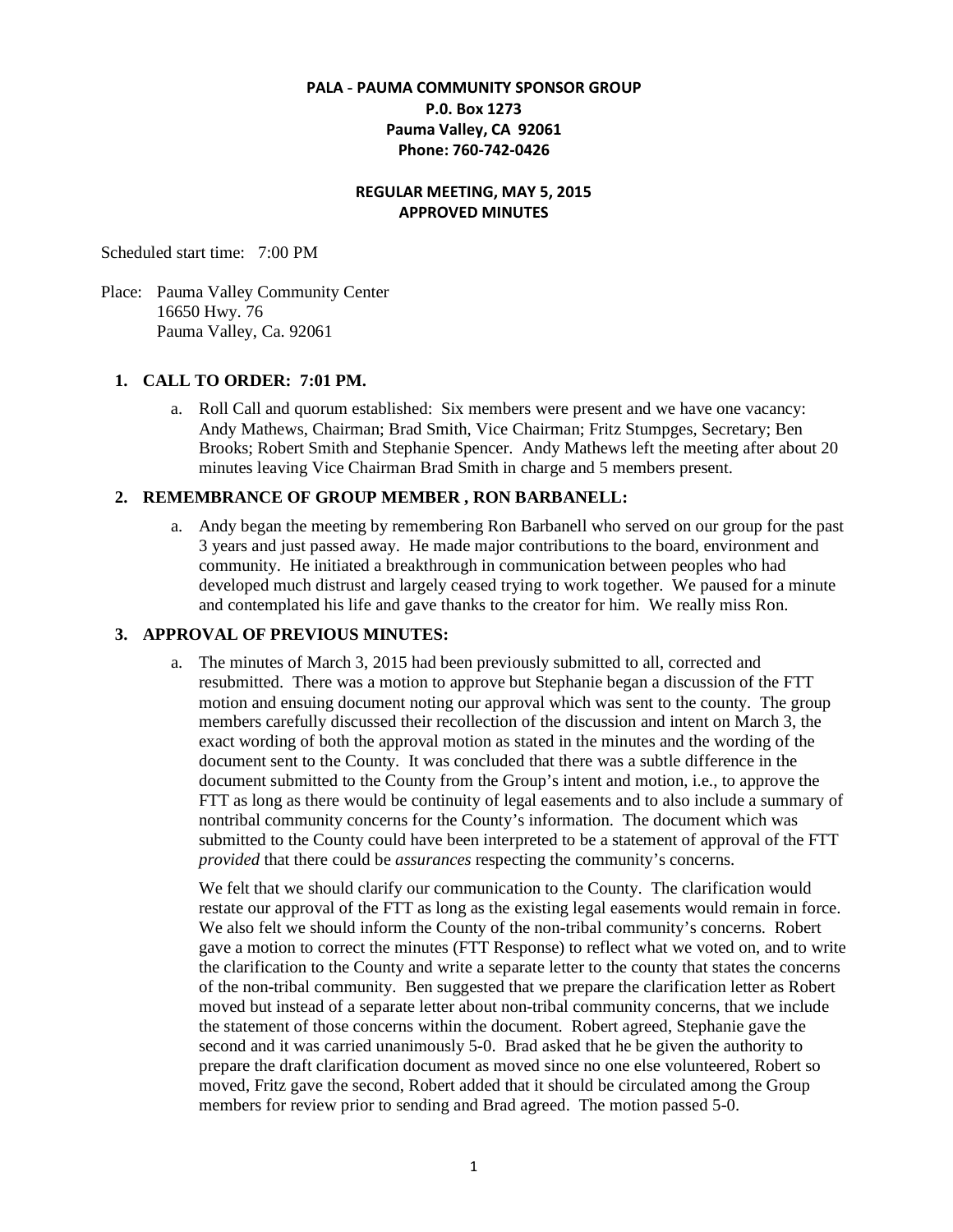We then returned to the motion to approve the March minutes. Fritz wanted to add one more page to Addendum B that was discovered that reflected Ron's wishes to be recorded, the addition of which was approved in 5a in March's minutes and it was agreed to. Ben then moved to approve the March minutes with the changes we have approved today, Stephanie gave the second and they were approved 5-0.

#### **4. PUBLIC COMMUNICATION, OPEN FORUM:**

a. This is an informal opportunity for community comments. Fritz began by introducing Stephen Paul, the County Parks Projects manager who he has been working with to further our 5 year goal of improving the Pauma Valley Community Center's baseball field using PLDO funds. Mr. Paul explained that the process would start with the creation and approval of a Joint Exercise of Powers Agreement between PVCA and the County. This is because the land is not owned by the county and PVCA must agree to all contractual requirements to use the funds there. It would take about 4 months to complete and then the funds would be available to improve this community park per stated use in the JEPA. The preliminary proposal scope was to install artificial turf and higher outfield fencing. The Group reaffirmed that the current improvement stated in our 5 year plan remains our priority.

Fritz then introduced Brandy Contreras from the County Crime Prevention department of the Sheriff's department. He asked her to come because she is the point person from law enforcement dealing with the illegal encampment that we have been writing the County about for over 6 months. It has grown from 2 'family camps' to  $4 - 6$  and now at least 8 motor/mobile homes/tents complete with campfires, hanging laundry, and now children, all without water or septic! Brandy stated that she was here to invite us to a meeting tomorrow night at 6:30 at Pauma Elementary School where the illegal aspects and reporting/prevention steps that the public can take in this and other similar situations. She stated that she has been pursuing EPA, Fish and Wildlife, Land and Water Quality, County Code Enforcement, and now she just learned of the non-payment of Water District Fees.

Vice-chairman Temet Aguilar, from the Pauma Nation, explained that their chairman Majel wanted to be here for the FTT discussion but had prior business and couldn't make it. He said that he would report back to him the results of this meeting. There were no further comments.

# **5. ACTION ITEMS:**

a. Brad then began the one action item we had on the agenda. It concerned the "Proposed 2015 General Plan" clean up. Brad asked if there were any comments to the prior circulation of the proposal which we had to review. Fritz asked if anyone else had found anything other than true clarifications to the existing plan, because he is now quite suspicious of the county wanting to 'clarify' things, such as they are trying with LEED-ND 'equivalent'. Ben said that he saw lots of comments from Fallbrook and Valley Center but none from Pauma Valley because they were inconsequential, true clean ups. Brad added that he agreed and Fritz moved to approve our portion of the 'Clean Up' and that Brad sends the county our approval. Stephanie and Ben gave seconds, seconds apart and it was approved 5-0.

# **6. ADMINISTRATIVE MATTERS:**

a. Brad then introduced our review of new Groundwater Management Legislation on Land Use and Development in the PPCSG region and the determination of recommendations if any by PPCSG. We did not have the complete details with Andy absent but Brad had some information. There are new regulations that have been passed in California that will mandate that all groundwater basins that are non-adjudicated, such as many including our San Luis Rey, must have a designated agency or agencies that are responsible for developing a groundwater management plan by the year 2020. It must guarantee the sustainability of the groundwater supply in the basin. There are numerous agencies that can apply and say that they meet the requirements (which appear to be very lax) and therefore become the controlling agency. It is believed that once appointed they cannot be appealed! Without a